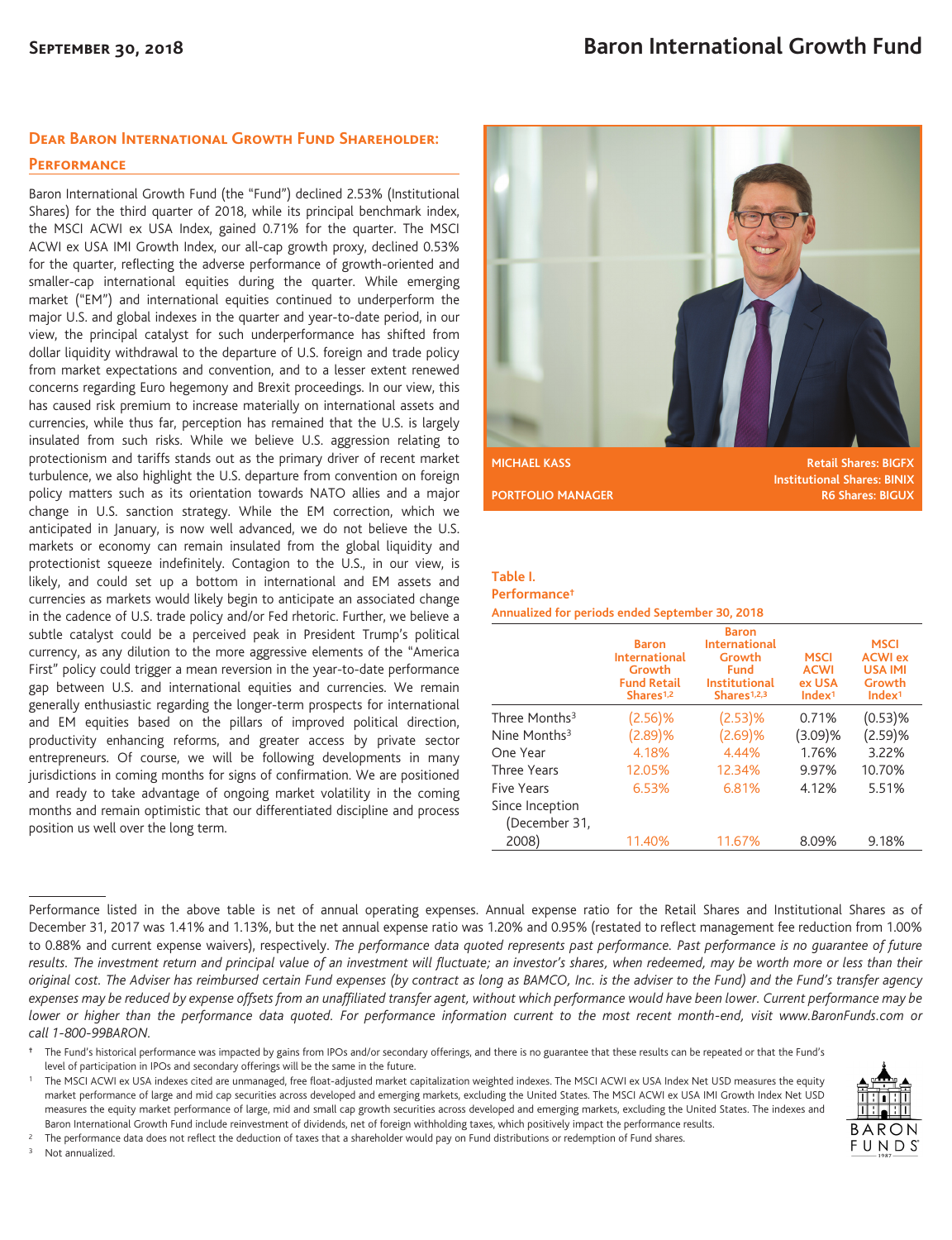# **Baron International Growth Fund**

For the third quarter of 2018, we underperformed our benchmark MSCI ACWI ex USA Index, while also trailing our all-cap growth proxy, the MSCI ACWI ex USA IMI Growth Index. Growth-related and smaller-cap equities lagged the core ACWI ex USA Index during the quarter, as deteriorating liquidity conditions in the international markets were increasingly priced in. For the year-to-date period, we have modestly outperformed the benchmark ACWI ex USA Index, while performing roughly in line with our all-cap growth proxy. In our view, geopolitical and unconventional factors have amplified the effects of what we cautioned could be a year of liquidity withdrawal and international equity underperformance.

From a sector perspective, adverse stock selection effect in the Financials sector had the largest negative impact on relative performance during the quarter. This was driven by a significant decline in our India wealth management and housing-related investments, which suffered late in the quarter upon the credit downgrade of a large government affiliated infrastructure lending entity known as IL&FS. This unexpected development quickly led to a short-term and nationwide liquidity crisis, as well as concern over the near-term outlook for financial sector credit growth and interest spreads, while previously high expectations for this sector exacerbated the market impact. We remain confident in the long-term appeal of our holdings, but we took action during the quarter to reduce our exposure. Another Financials investment, **Sberbank of Russia PJSC**, also retreated on concerns that U.S. sanctions may extend to Russian banks. Adverse stock selection in the Consumer Discretionary and Consumer Staples sectors also detracted from relative performance during the quarter. Here, companies exposed to the U.S.-China trade friction and the slowdown in China consumption, such as **Amorepacific Corporation** of Korea, **KOSÉ Corporation** of Japan, and **WH Group Limited** and **Midea Group Co., Ltd.** of China, all suffered double-digit declines, while **The Stars Group Inc.** of Canada, a leading online gaming operator, also corrected after near-term earnings expectations moderated. On the positive side, allocation effect, driven by our overweight position in Health Care and our underweight position in Real Estate, contributed to relative performance, while from a country perspective, positive stock selection effect in the U.K., spread across several quality growth investments, also contributed.

#### **Table II.**

**Top contributors to performance for the quarter ended September 30, 2018**

|                            | Percent<br><b>Impact</b> |
|----------------------------|--------------------------|
| Wix.com Ltd.               | 0.31%                    |
| Recruit Holdings Co., Ltd. | 0.30                     |
| AstraZeneca PLC            | 0.30                     |
| MonotaRO Co., Ltd.         | 0.29                     |
| Worldpay, Inc.             | 0.27                     |

**Wix.com Ltd.** is an Israeli internet company providing an operating system for small businesses to build and maintain websites and function more efficiently. As the leader in the industry, Wix has over 130 million registered users and over 3.5 million premium subscribers. Shares appreciated due to improving conversion rates, growing collections, and the introduction of several promising new products. We retain conviction due to Wix's innovative culture, large market opportunity, and strong cohort economics.

**Recruit Holdings Co., Ltd.** is a Japanese company with a large presence in the job placement advertisement and recruiting market. It also has a footprint in the U.S. through its acquisitions of Indeed and Glassdoor. Recruit shares have been strong in recent months following the announcement of the Glassdoor acquisition in May and positive earnings results in August. While it has not yet fully monetized its profitability, the company's growth profiles in Japan and the U.S. are setting it up for a long runway for growth, in our view.

**AstraZeneca PLC** is a U.K.-based pharmaceutical company that markets drugs for diseases such as cancer and diabetes. Positive clinical trial updates for two of its drugs, Tagrisso in front line lung cancer and DECLARE in diabetes, helped boost the stock price. We expect continued strong performance as Astra comes out of its trough earnings, and we expect it to grow by 15%-to-20% per year over the next three-to-five years.

Shares of **MonotaRO Co., Ltd.**, an online distributor of repair tools and consumables in Japan, rose during the quarter following an earnings update showing an expanded product set and market share gains. We believe MonotaRO's low-cost online infrastructure will allow it to continue capturing market share from higher cost middlemen in the B2B distribution business, both in Japan and in neighboring startup markets like China, Korea, and Indonesia.

**Worldpay, Inc.** provides technology solutions that enable merchants to accept electronic payments. Shares increased after the company reported strong quarterly results and raised full-year guidance. The integration of credit card processor Vantiv and Worldpay is progressing well, and organic revenue growth is improving. We remain excited about the stock because we think Worldpay benefits from the secular growth of electronic payments, and the merger between Vantiv and Worldpay should create significant value over time, in our view.

## **Table III.**

**Top detractors from performance for the quarter ended September 30, 2018**

|                            | Percent<br>Impact |
|----------------------------|-------------------|
| The Stars Group Inc.       | $-0.33%$          |
| Dechra Pharmaceuticals PLC | $-0.31$           |
| Opera Limited              | $-0.24$           |
| WANdisco plc               | $-0.23$           |
| Mellanox Technologies Ltd. | $-0.23$           |

**The Stars Group Inc.** is a leading company in online wagering currently in the process of acquiring Skybet, another U.K.-based online wagering platform. Shares detracted as investors reduced their exposure to gaming shares globally based on weak results in Macau and slow growth in Las Vegas. We believe shares are attractively priced at current levels, and over time, we expect investors to understand that the opening of online wagering in the U.S. represents a substantial opportunity for the company.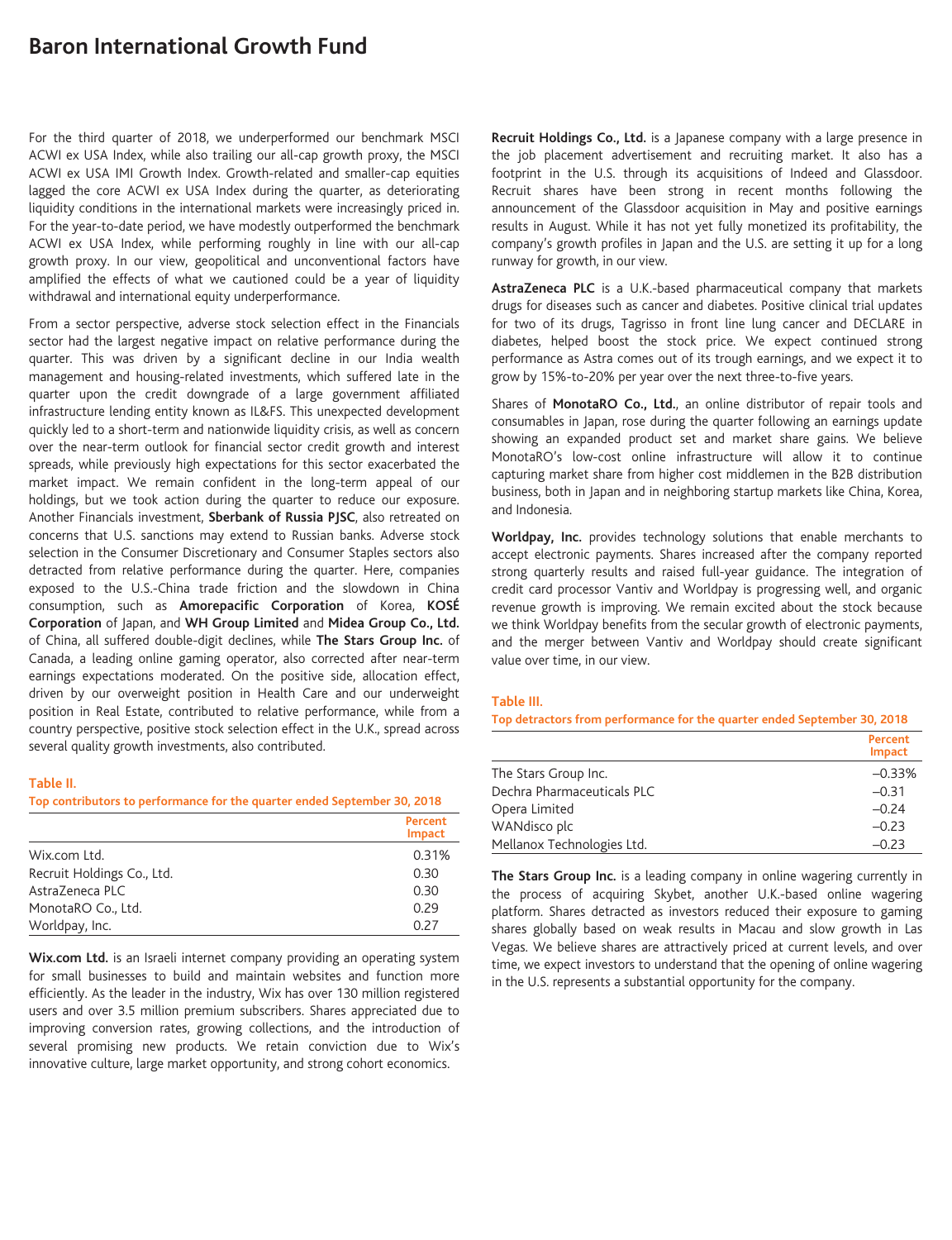Despite reporting strong quarterly results, shares of U.K.-based animal pharmaceutical company **Dechra Pharmaceuticals PLC** declined after some one-off minor adjustments caused fiscal year 2019 consensus numbers to move down modestly. We believe investors overreacted to management commentary on the ongoing consolidation in the veterinary practice industry and efforts by distributors to white label or rebrand Dechra's products to pass them off as their own.

**Opera Limited** is a leading browser company in several emerging markets. We invested in Opera on the IPO, and we believe it has several growth vectors going forward, including online search and its news feed product. Shares of Opera declined due to lack of research coverage and concerns over emerging market fundamentals. However, we expect investor awareness for the company to grow as investment banks initiate coverage. Opera has over 100 million monthly active users of its news feed product globally, a number we believe could double in two-to-three years. We retain conviction.

**WANdisco plc** is a leading infrastructure software company. Its Fusion product enables clients to replicate live data across heterogeneous computing environments. Shares declined due to a delay of deployments into the second half of the year. We believe WANdisco's technology can enhance live data consistency and streamline data management processes. We are encouraged by its co-sell agreements with Alibaba Cloud and Microsoft and its partnership with IBM, which, in our view, position WANdisco for sustained revenue growth and enhanced scalability.

**Mellanox Technologies Ltd.** is a supplier of high-performance switch systems, adapters, cables, and software supporting InfiniBand and Ethernet networking technologies. Shares declined as the market became increasingly concerned over the sustainability of cloud capital expenditures, even though Mellanox continues to benefit from the upgrade cycle to 25/50/100G speeds in data centers. We retain conviction given the company's technological leadership in high-speed interconnects, which are becoming increasingly relevant in a world of big data and Artificial Intelligence.

# **Portfolio Structure**

### **Table IV.**

**Top 10 holdings as of September 30, 2018 – Developed Countries**

|                                      | Percent of<br><b>Net Assets</b> |
|--------------------------------------|---------------------------------|
| Astra7eneca PLC                      | 2.6%                            |
| Constellation Software, Inc.         | 2.0                             |
| Danone SA                            | 1.9                             |
| Wix.com Ltd.                         | 1.8                             |
| Domino's Pizza Enterprises Ltd.      | 1.8                             |
| Abcam plc                            | 1.7                             |
| Recruit Holdings Co., Ltd.           | 1.7                             |
| argenx SE                            | 1.6                             |
| Fresenius Medical Care AG & Co. KGaA | 1.6                             |
| Eurofins Scientific SE               | 1.5                             |

## **Table V.**

| Top five holdings as of September 30, 2018 – Emerging and Frontier Countries |                                 |
|------------------------------------------------------------------------------|---------------------------------|
|                                                                              | Percent of<br><b>Net Assets</b> |
| Arco Platform Limited                                                        | 1.1%                            |
| Telesites, S.A.B. de C.V.                                                    | 1.1                             |
| Tencent Holdings, Ltd.                                                       | 1.0                             |
| PagSeguro Digital Ltd.                                                       | 1.0                             |
| América Móvil, S.A.B. de C.V.                                                | 0.9                             |

#### **Table VI.**

### **Percentage of securities in developed markets as of September 30, 2018**

|                      | <b>Percent of</b><br><b>Net Assets</b> |
|----------------------|----------------------------------------|
| Japan                | 14.4%                                  |
| United Kingdom       | 12.2                                   |
| France               | 6.5                                    |
| Canada               | 5.1                                    |
| Germany              | 4.5                                    |
| Netherlands          | 4.2                                    |
| <b>United States</b> | 3.6                                    |
| Israel               | 3.1                                    |
| Norway               | 2.9                                    |
| Australia            | 2.6                                    |
| Spain                | 2.4                                    |
| Ireland              | 2.3                                    |
| Switzerland          | 1.9                                    |
| Finland              | 1.5                                    |
| Belgium              | 1.0                                    |

## **Table VII.**

**Percentage of securities in emerging and frontier markets as of September 30, 2018**

|           | <b>Percent of</b><br><b>Net Assets</b> |
|-----------|----------------------------------------|
| China     | 6.0%                                   |
| India     | 3.0                                    |
| Brazil    | 2.7                                    |
| Mexico    | 2.0                                    |
| Korea     | 1.4                                    |
| Russia    | 1.3                                    |
| Argentina | 1.1                                    |
| Indonesia | 0.3                                    |
| Nigeria   | 0.1                                    |

The Fund may invest in companies of any market capitalization, and we strive to maintain broad diversification by market cap. As of September 30, 2018, the Fund's median market cap was \$10.0 billion, and it had approximately 47.2% in large- and giant-cap companies, 28.5% in mid-cap companies, and 10.4% in small- and micro-cap companies, as defined by Morningstar, with the remainder in cash.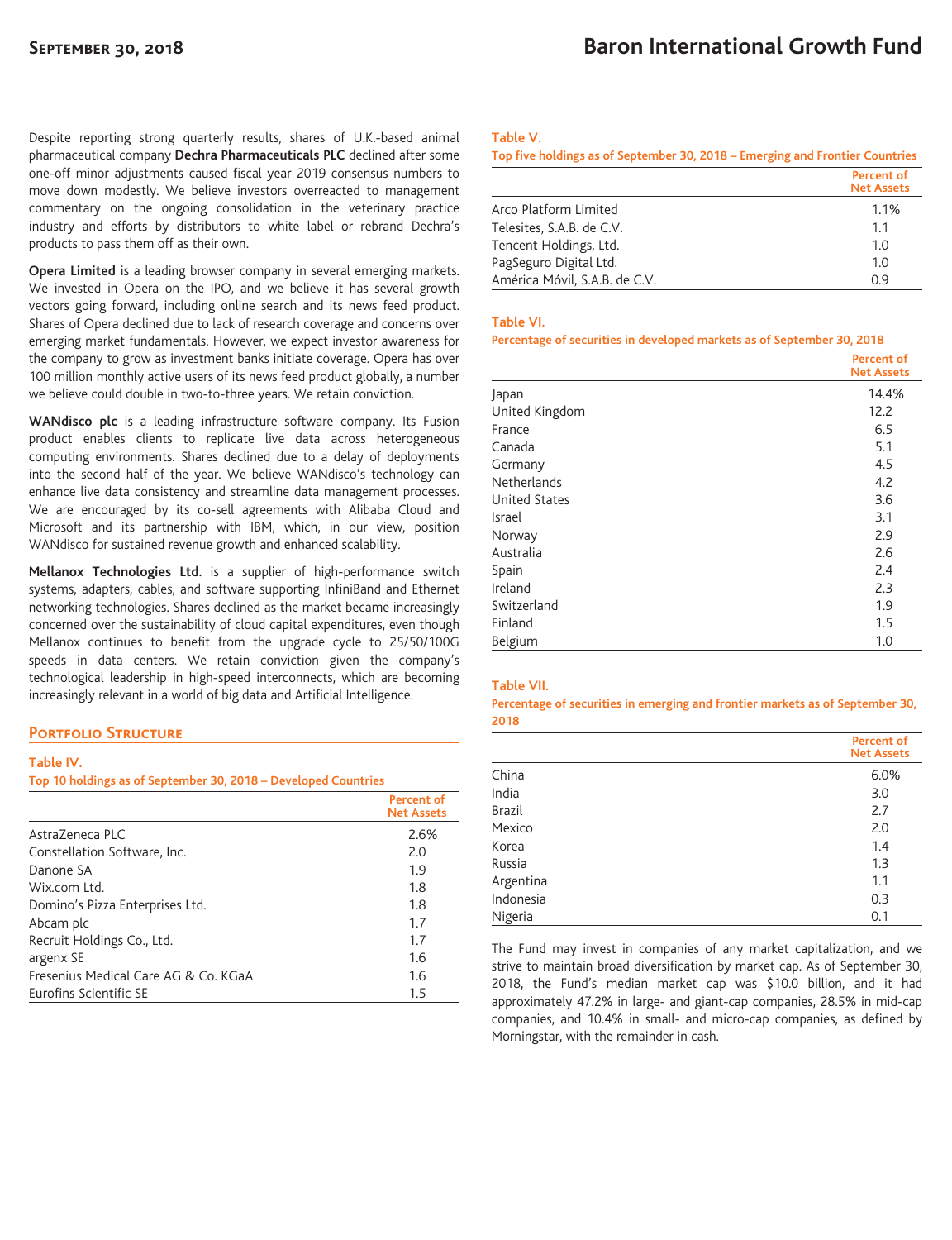# **Baron International Growth Fund**

## **Recent Activity**

During the quarter, we initiated several new positions, while also adding to existing investments, amid a period of notable capital inflows. The most significant new additions included: **Glenveagh Properties PLC**, a leading Irish homebuilder led by an innovative management team that we believe is well positioned to take advantage of a consolidating market and a strong and growing land bank; **Koninklijke Vopak N.V.**, a Dutch natural gas storage and transportation company with a unique and irreplaceable asset base that we believe will benefit from growing European natural gas dependency; **Opera Limited**, a Norwegian entity with a leading mobile internet web browser with a stronghold in emerging market countries, that we believe is entering a phase of enhanced monetization potential as it rolls out a compelling and artificial intelligence-driven news application in its key markets; and **Arco Platform Limited**, a Brazilian digital education services company that recently completed its initial public offering, and that we believe has an attractive opportunity to scale its competitive advantages and capture material market share gains in coming years. During the quarter, we also re-established positions in **SoftBank Group Corp.** of Japan and **Itaú Unibanco Holding S.A.** of Brazil, and meaningfully added to our existing positions in **AstraZeneca PLC** of the U.K., **Encana Corp.** of Canada, **KBC Group NV** of Belgium, and **Ryanair Holdings plc** of Ireland. Finally, we established a new position in **China Tower Corporation Limited**, which recently completed its initial public offering. China Tower is the dominant and near monopoly owner of wireless communications towers in China, formed in recent years when the three dominant Chinese telecom service providers spun off their wholly-owned tower assets. This restructuring was undertaken to achieve material scale and capital reduction benefits by sharing infrastructure and reducing overbuild, and we believe the company is early in the process of exploiting cost savings and capital efficiency benefits, and we envision several years of solid growth potential as China deploys 5G wireless equipment.

During the quarter, we exited our positions in **China Construction Bank Corporation** on concerns related to the escalation of the U.S.-China trade dispute, and **Maruti Suzuki India Ltd.** on concerns that recent liquidity tightening in India will likely impact auto demand. In addition, we took profits in several positions that have enjoyed significant gains, including: **Wix.com Ltd.** and **Mellanox Technologies Ltd**. of Israel; **argenx SE**, a Dutch biotech company; and **TechnoPro Holdings, Inc.**, **SMS CO., LTD.**, and **MonotaRO Co., Ltd.**, of Japan. Further, we reduced our investments in the China internet, technology and automation sectors, including **Alibaba Group Holding Limited**, **Tencent Holdings, Ltd.**, **Baidu, Inc.**, **Momo Inc.**, **Kingdee International Software Group Co. Ltd.**, and **Midea Group Co., Ltd.**

# **Outlook**

In our second quarter letter, we suggested there was a rising risk of a larger correction in international and EM equities and currencies should, as we expected, trade friction continue to escalate through the midterm elections. The third quarter, and early fourth quarter, confirmed such concerns, as several markets exhibited higher volatility, while growth-related and smaller-cap international equities notably underperformed. In retrospect, we believe a key catalyst was the June transition from trade negotiation to trade provocation regarding bilateral discussions between the U.S. trade delegation and its Chinese counterpart. We further view this event as confirmation of a broader exit by the Trump administration from its previous pattern of predictable transactional resolution. In other words, for the first year of Trump's presidency, he followed a pattern of establishing a provocative opening negotiating position, followed by a transactional and generally conventional compromise through which he could claim victory. Late this spring, the administration began to diverge from this pattern, as Trump increasingly de-emphasized the more traditional and conventional advisors among his inner circle, and he began to increasingly "go with his gut" as well as favor more disruptive and unconventional positions in foreign policy and trade policy matters. We suggested in recent quarterly letters that we believed 2018 would be a year of global dollar liquidity withdrawal with associated higher volatility and likely EM and international equity underperformance, but the magnitude of the short-term underperformance exceeded our expectations, largely due to the higher risk premium investors demanded when the Trump administration departed from convention.

While the U.S.-China trade dispute, and emerging market volatility in general, captivated investor attention during recent months, several developments in developed international markets also deserve mention. In Italy, the majority populist party leadership presented a bold and defiant budget proposal, which is outside Maastricht treaty guidelines. This position is testing EU authorities and causing volatility in the European credit and equity markets, as the hegemony of the Euro is again being questioned. In the U.K., the impending Brexit deadline nears while political factions are splintering, leading to concern that the stalemate will present the markets with gridlock, uncertainty, and higher risk premium. Finally, while the Japanese equity market was a bright spot during the third quarter, rising global bond yields appear likely to force local authorities to finally exit its unconventional monetary policy, potentially triggering volatility and an abrupt change in market leadership.